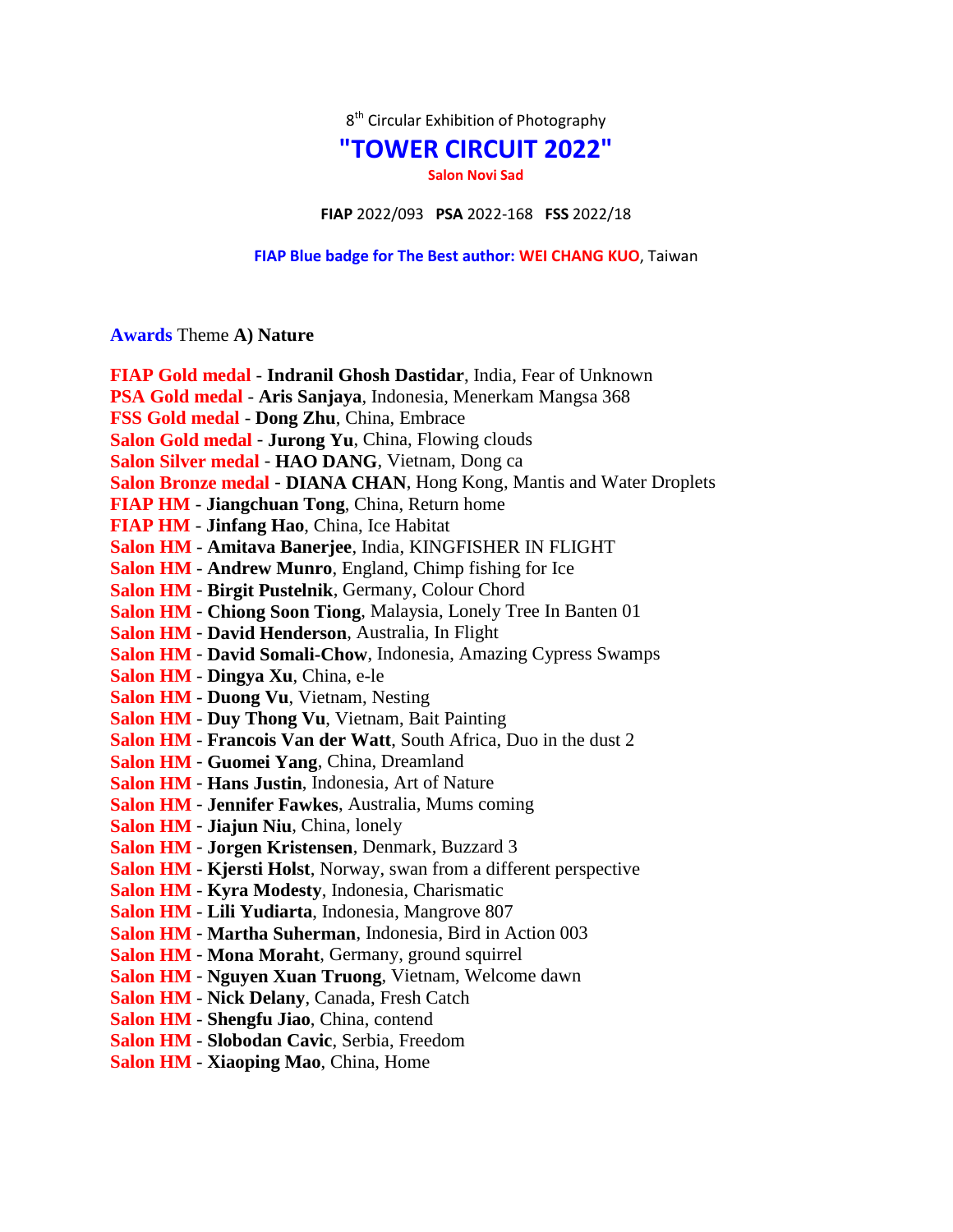## **Awards** Theme **B) Open Color**

**FIAP Gold medal** - **HAO DANG**, Vietnam, Co ve Van Long **PSA Gold medal** - **WEI CHANG KUO**, Taiwan, Joyous **FSS Gold medal** - **Jiangbin Chang**, China, Loulan of charm **Salon Gold medal** - **Istvan Kerekes**, Hungary, The look **Salon Silver medal** - **Ching Ching Chan**, Hong Kong, Innocence **Salon Bronze medal** - **Tony Chi Keung Au Yeong**, Hong Kong, The Whale And The Ship **FIAP HM** - **MAUREEN TOFT**, England, In the Rain **FIAP HM** - **Yichi Wang**, China, Movies in the countryside **Salon HM** - **ajar setiadi**, Indonesia, Powder and violist 1 **Salon HM** - **ANA ROBLES**, Argentina, Mundari 3 **Salon HM** - **Atle Sveen**, Norway, Laetitia jump II **Salon HM** - **Duong Duy Khang**, Vietnam, bien que huong - 2 **Salon HM** - **Eugenio Fieni**, Italy, Maria 22.13 **Salon HM** - **Hanfan Zhou**, China, Saintess **Salon HM** - **Hardiono Pusponegoro**, Indonesia, Beautiful girl **Salon HM** - **Huizhen Chen**, China, Nostalgia **Salon HM** - **Ian English**, Australia, Tongue in Cheek **Salon HM** - **J. Teguh Widjaja**, Indonesia, PUPPET MASTER IN ACTION **Salon HM** - **Jinan Xu**, China, Household on the sea **Salon HM** - **Jurong Yu**, China, Take snow travel **Salon HM** - **KA WAI LI**, Hong Kong, CHARMING **Salon HM** - **Keith Thorburn**, Scotland, Porty Breakers **Salon HM** - **Lili Yudiarta**, Indonesia, Buffalo Race 004 **Salon HM** - **Lorenzo Di Candia**, Italy, SHADOW THE CIRCULAR TREE **Salon HM** - **Manju Alahakoon**, Sri Lanka, I dreamt no one listened **Salon HM** - **OLEG ZHYLIN**, Ukraine, Oncoming traffic **Salon HM** - **Paolo Mugnai**, Italy, Light in the gallery **Salon HM** - **Peter Reichel**, Sweden, Harbor **Salon HM** - **Sarb Vasile**, Romania, People with hay 2 **Salon HM** - **TEVFIK ILERI**, Cyprus, FACE TO FACE **Salon HM** - **Thomas Pichler**, Austria, Ana **Salon HM** - **Tian Zhong**, China, Desire

**Salon HM** - **Yongxiong Ling**, Australia, Horse fighting 9

**Awards** Theme **C) Open Monochrome**

**FIAP Gold medal** - **ANA ROBLES**, Argentina, Nilo Blanco Mundari 2 **PSA Gold medal** - **Sally Widjaja**, Indonesia, Desperate **FSS Gold medal** - **Barbara Jenkin**, England, Discus Dom **Salon Gold medal** - **Ching Ching Chan**, Hong Kong, Eternal Tunnel **Salon Silver medal** - **Aris Sanjaya**, Indonesia, Kashmir Little Girl 002 **Salon Bronze medal** - **Ahmed Mohamed Hassan**, Qatar, Five Fingers BW